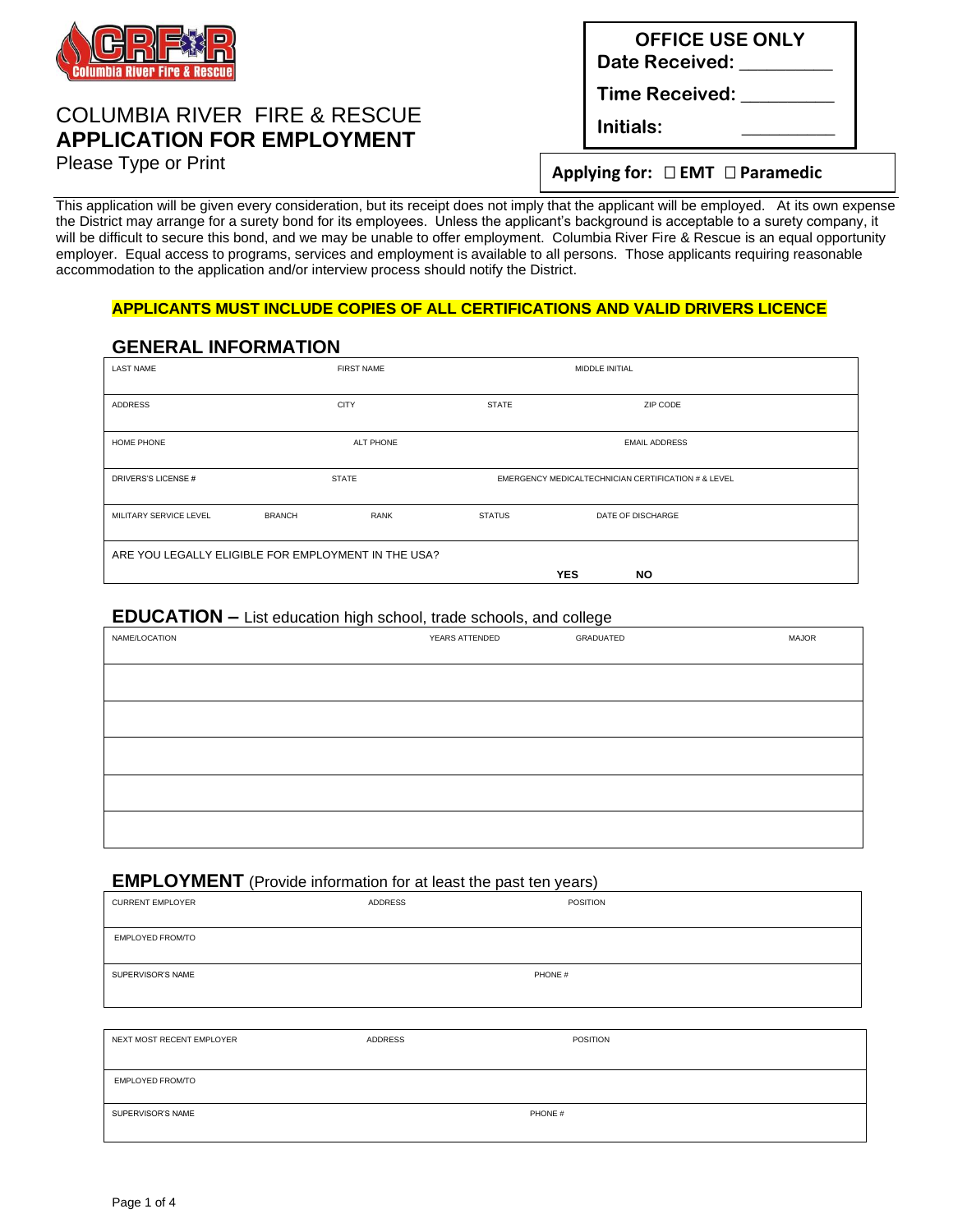| NEXT MOST RECENT EMPLOYER | ADDRESS | POSITION |  |
|---------------------------|---------|----------|--|
| EMPLOYED FROM/TO          |         |          |  |
|                           |         |          |  |
| SUPERVISOR'S NAME         |         | PHONE #  |  |
|                           |         |          |  |
| NEXT MOST RECENT EMPLOYER | ADDRESS | POSITION |  |
| EMPLOYED FROM/TO          |         |          |  |
| SUPERVISOR'S NAME         |         | PHONE #  |  |

## **PROFESSIONAL/COMMUNITY INVOLVEMENT**

| <b>GROUP NAME</b> | POSITION | YEARS |
|-------------------|----------|-------|
|                   |          |       |
|                   |          |       |
|                   |          |       |
|                   |          |       |
|                   |          |       |
|                   |          |       |
|                   |          |       |
|                   |          |       |
|                   |          |       |
|                   |          |       |
|                   |          |       |

# **AFFILIATIONS/MEMBERSHIPS**

 $\overline{\mathsf{I}}$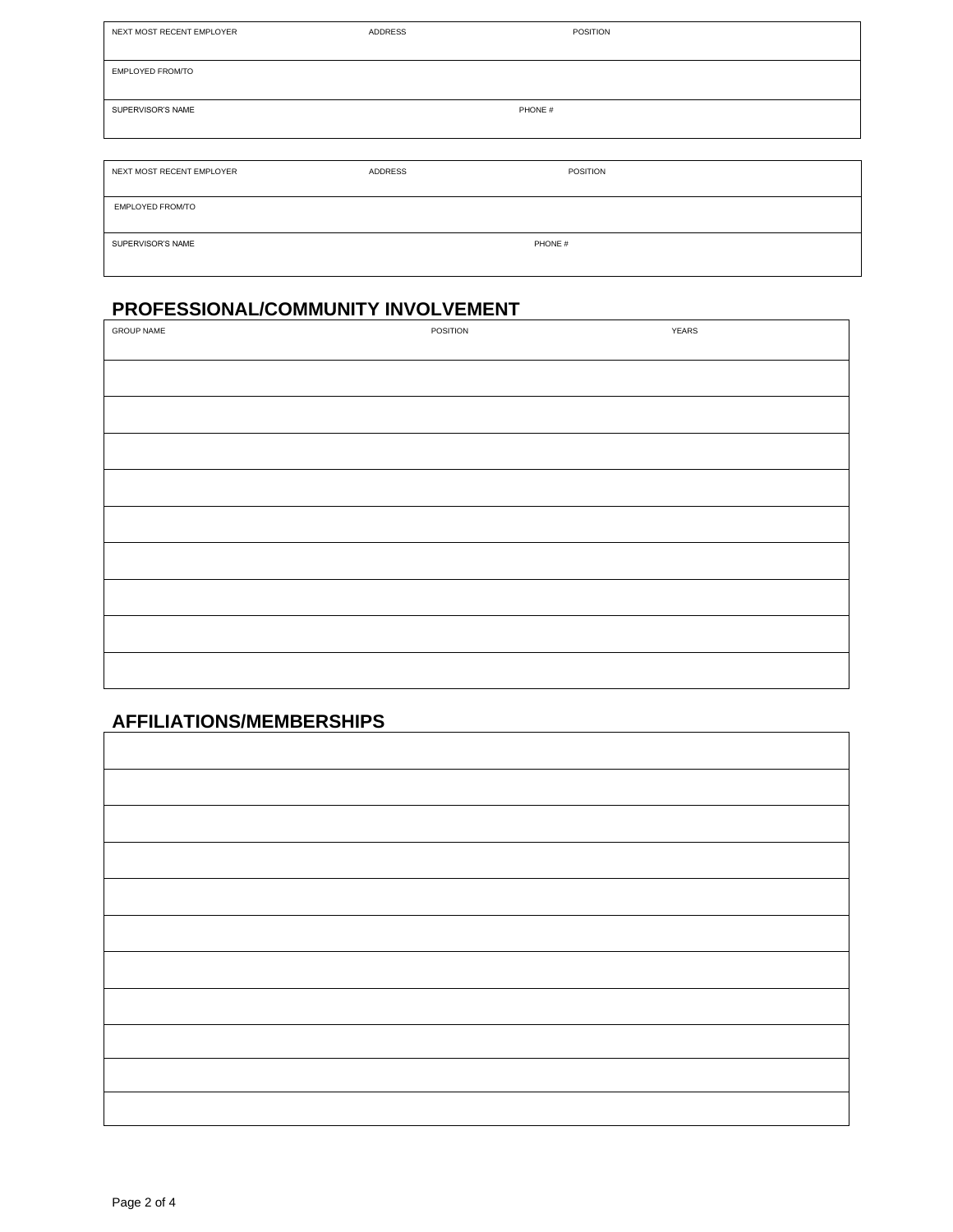## **LICENSES/CERTIFICATIONS**

| CERTIFICATION HELD | DATE ATTAINED | <b>EXPIRES</b> | <b>ISSUING AGENCY</b> | Number (if applicable) |
|--------------------|---------------|----------------|-----------------------|------------------------|
|                    |               |                |                       |                        |
|                    |               |                |                       |                        |
|                    |               |                |                       |                        |
|                    |               |                |                       |                        |
|                    |               |                |                       |                        |
|                    |               |                |                       |                        |
|                    |               |                |                       |                        |
|                    |               |                |                       |                        |
|                    |               |                |                       |                        |
|                    |               |                |                       |                        |
|                    |               |                |                       |                        |
|                    |               |                |                       |                        |
|                    |               |                |                       |                        |
|                    |               |                |                       |                        |
|                    |               |                |                       |                        |
|                    |               |                |                       |                        |

## **ACCOMPLISHMENTS AND/OR SPECIAL SKILLS**

٦

## **PERSONAL/PROFESSIONAL REFERENCES (Not relatives or previous employers)**

| NAME | ADDRESS | PHONE # | YEARS KNOWN |
|------|---------|---------|-------------|
|      |         |         |             |
|      |         |         |             |
|      |         |         |             |
|      |         |         |             |
|      |         |         |             |
|      |         |         |             |
|      |         |         |             |
|      |         |         |             |
|      |         |         |             |

 $\overline{1}$